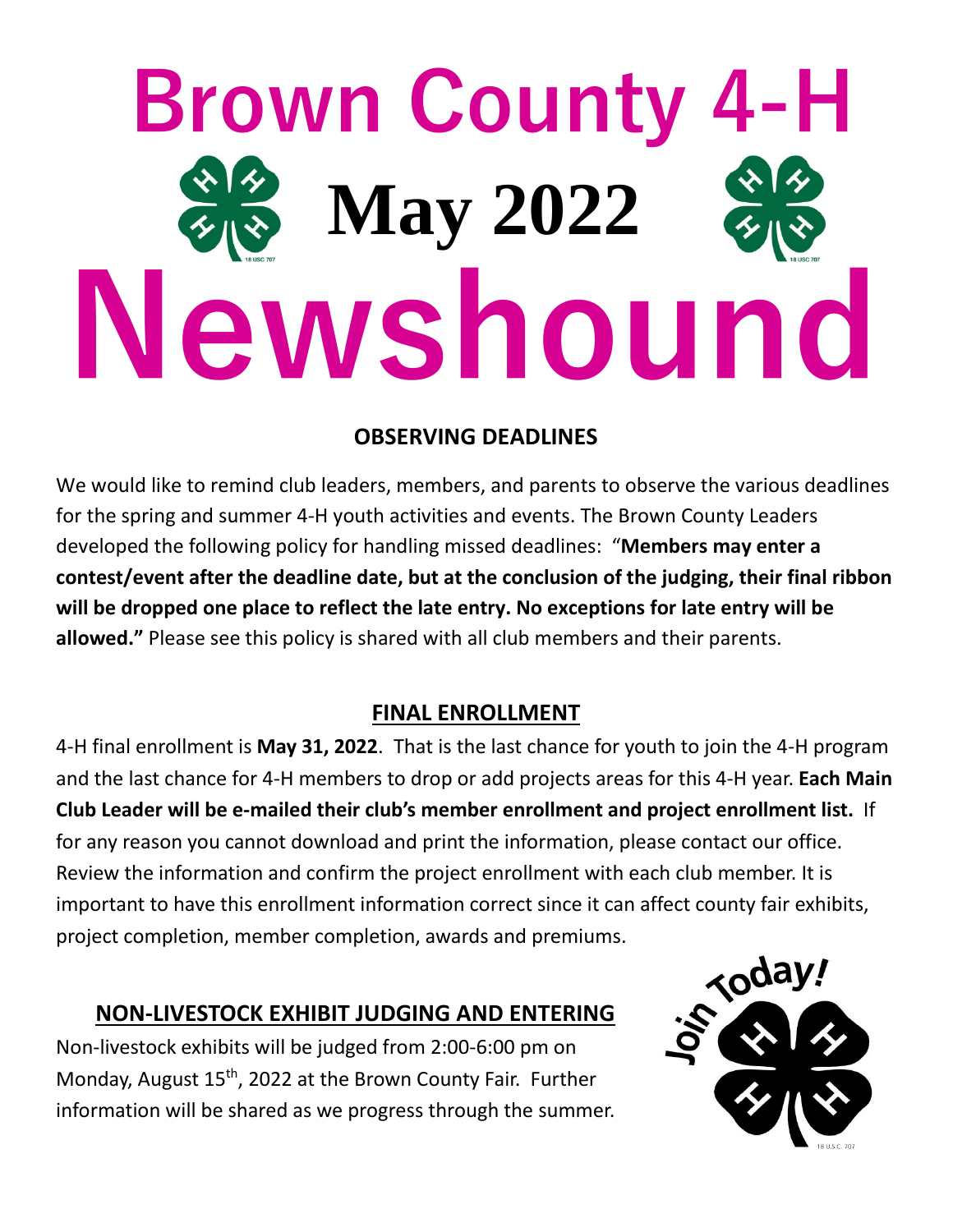## **FASHION REVUE**

Fashion Revue will be held 12:00pm-4:00pm at the Aberdeen Regional Extension Office on July  $12<sup>th</sup>$ , 2022. This year's theme is "Celebrating the Red, White, and Blue". The registration form is available and is due to the Brown County 4-H Office by July 6<sup>th</sup>, 2022.





## **PUBLIC PRESENTATION DAY**

Please remember to sign up for the 4-H Public Presentation Day. The event is scheduled for Thursday, July  $7<sup>th</sup>$ , 2022 from 8:30am-1:00pm at the Aberdeen Regional Extension Office from 8:30am-1pm. The registration form is attached.The deadline to register is June 30th, 2022.

## **SPECIAL FOODS CONTEST**

The Special Foods contest will be held on June 28<sup>th</sup>, 2022 from 9:00am - 3:00pm at the Simmons Middle School FACS Classroom. The registration form will be available. The deadline is June 21st.

Through Special Foods Contest participation, members develop food preparation skills, broaden their food and nutrition knowledge, and learn about menu planning and table setting. The contest involves preparing a selected menu item entered in a specific food group. People who have not previously entered the contest should contact the Brown County 4-H Office for further information. Members need to enroll in the foods and nutrition project in 4HOnline. Registration forms are available.



## **STATE FAIR BOOK**

The State Fair Book is posted at [https://extension.sdstate.edu/sites/default/files/2022-03/MC-](https://extension.sdstate.edu/sites/default/files/2022-03/MC-02545.pdf)[02545.pdf](https://extension.sdstate.edu/sites/default/files/2022-03/MC-02545.pdf)

## **4-H ROYALTY**



Applications for members interested in the 4-H Royalty event are due to the 4-H Office on or before 5:00 pm, May 31, 2022. This event is for members who are 14 years of age or older. The application is available through the office.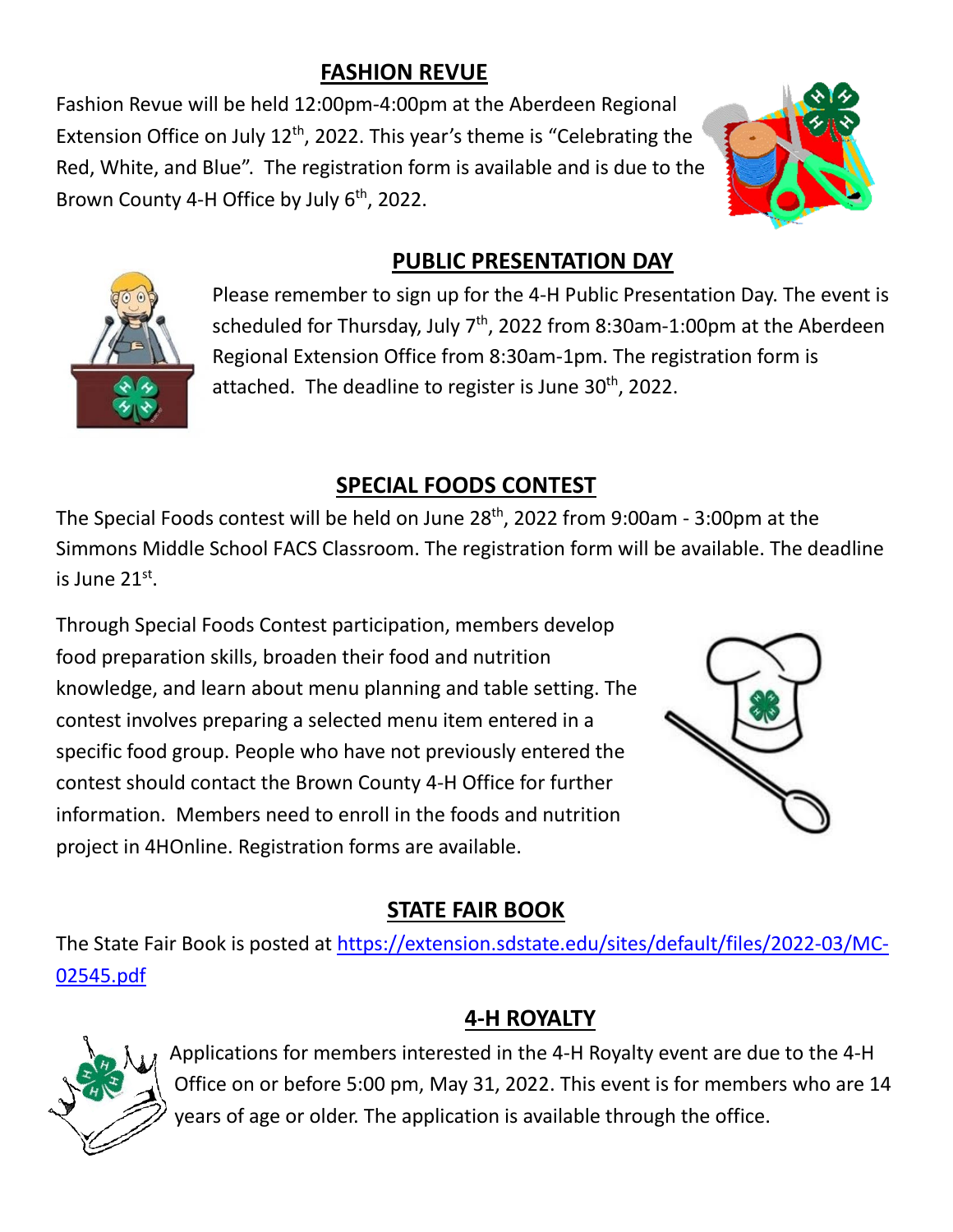#### **SCIENCE WEEK**

Don't miss out on Science Week! This year's activities will include tours at Glacial Lakes Energy and DemKota Ranch Beef, a demonstration by Brown County Emergency Management, and the Fogarty Family will be there to talk about raising bees and producing honey. The Brown County 4-H Office and Leaders will provide several handson learning activities at the fairgrounds as well. The event will take place June 14-16. The deadline to sign up is **May** 



**16th.** There will only be 30 spots available, and it will be first come first serve with paid registration. The fee will be \$10 per child for the whole week. Registration forms are available, please contact the 4-H Office. Below is a little more information about the tours and demonstrations:

- Glacial Lakes Energy Participants will take an engaging tour of our state-of-the-art ethanol production facility learning how ethanol is made from the beginning stages of corn delivery through the finished product. This guided walking tour will take participants in and around areas such as our automated control room, testing lab, and through our energy center where we dry the distillers' grains. Participants will leave with firsthand knowledge of how a kernel of corn grown in their neighbors back yard becomes a clean burning, high octane fuel. No open toed shoes. Participants will be provided safety glasses for the tour and will be walking in and out of buildings.
- DemKota Ranch Beef The Nilsson's Beef Feedlot This session will be held at the Nilsson's Family Beef Feedlot. Professionals from DemKota will be there to talk about sustainability, food safety, and processing & packaging. Nilsson's will also talk about their feed lot and how they raise cattle that will then be taken to DemKota for processing.
- Brown County Emergency Management Fat Truck Demonstration The Fat Truck is a fourwheeled all-terrain off-road vehicle designed for extreme off-road rescues, life safety, as well as critical infrastructure emergencies. This vehicle is ideal for first responders in performing search and rescue missions over remote and/or inhospitable terrain. The Fat truck can carry up to 8 people and has transport capabilities to also act as an ambulance if needed. The fat truck is capable of operating in snow, mud, water, ice or nearly any obstacle presented in order to complete the intended mission and eliminate the need for numerous vehicles, devices or additional personnel, all while saving critical time. This vehicle is available for all of North Central and NE South Dakota and the SE part of North Dakota and is open for the use to all types of emergency services and also critical infrastructure agencies. Approx. 95% of the costs for this vehicle was paid for by Federal grants and/or private donations.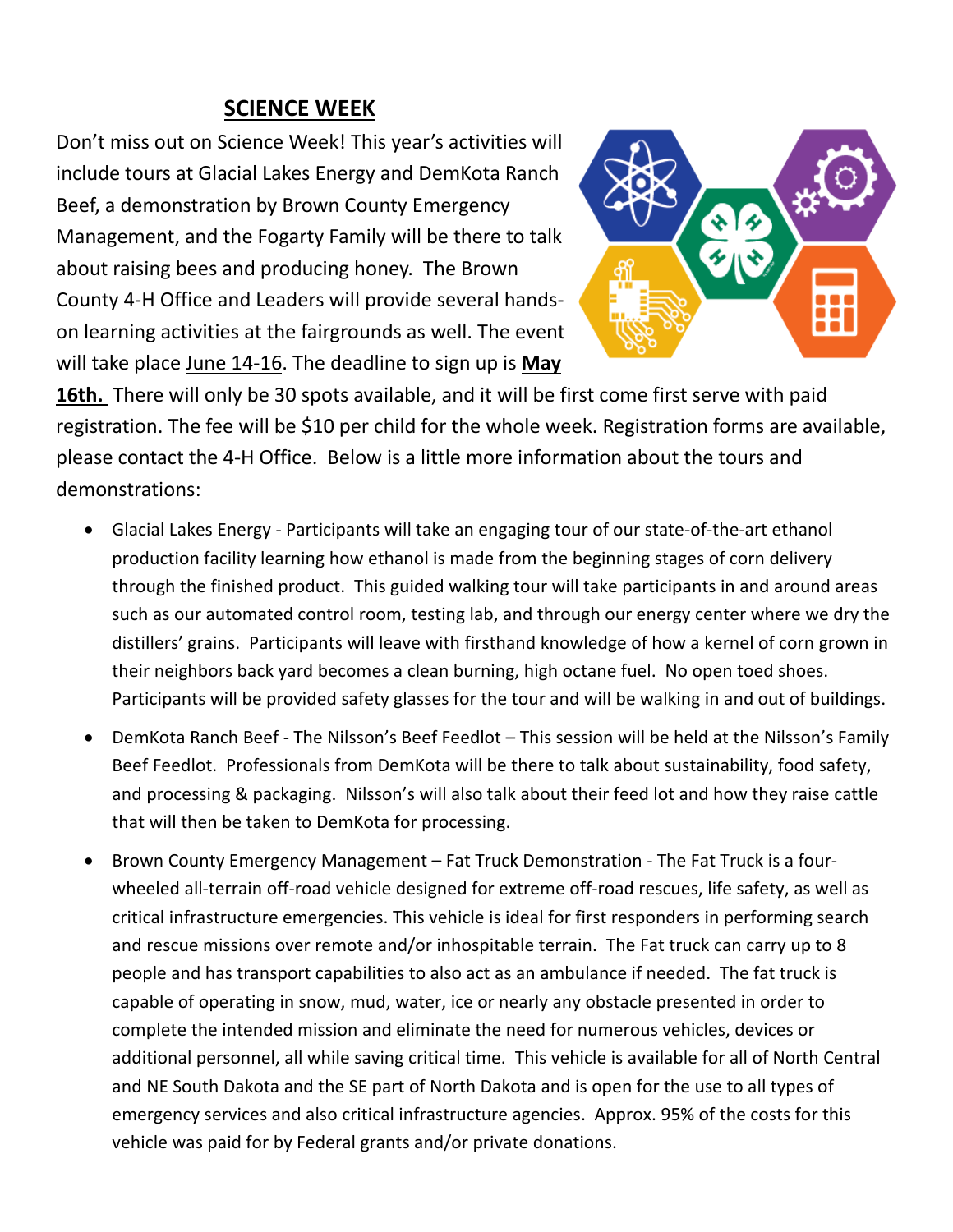## **EXHIBIT MONITORING SCHEDULE**

The clubs who are scheduled to take their turn monitoring Brown County 4-H exhibits during the Brown County Fair are listed below. The schedule will be released at a later date.

It is the club's responsibility to make sure there are people present during their assigned time. As monitors, we encourage you to move around the area in the time period and ask persons not to handle exhibits.

The following clubs are scheduled to monitor exhibits in 2022. Two to three volunteers per club are requested.

#### **Putney Putovers, Rural Lads & Lassies, Three River Ranchers, Dream Reachers**

### **2022 TEEN LEADERSHIP CONFERENCE**

The Teen Leadership Conference (TLC) planning committee is pleased to announce that registration is live at [https://extension.sdstate.edu/event/teen-](https://extension.sdstate.edu/event/teen-leadership-conference)

[leadership-conference!](https://extension.sdstate.edu/event/teen-leadership-conference) Conference is June 6-10, 2022 and we are back at the blue and yellow this year (meaning SDSU). Our State 4-H Ambassadors are busy planning a week long experience where teens can 'find their groove'. This conference is open to any teen, age 13-18. 4-H enrollment is not required. The week includes an opportunity for delegates to engage in interactive workshops, multiple keynote presentations, college and career networking event, campus tours, recreation activities, dances and so much more!



The registration ticket details are below. Please help us in promoting the conference by using the promotional flyer and social media graphic attached. In your promotional efforts, you may wish to share the direct link to the event page provided in this email, as the link on the promotional material is for the general event page on the extension website. Youth with a financial need are eligible for a \$25 discount at this event thanks to our partners at Tractor Supply Company.

- Early Bird Delegate Registration \$325 Open April 5-25, 2022
- Regular Delegate Registration \$350 Open April 26 May 6, 2022
- Adult Chaperone Registration \$0 Open April 5-May 16, 2022

Furthermore, we would love for you or one of your 4-H volunteers to join us as an adult chaperone. We are always in need of chaperones to provide our teens a positive and safe learning environment. There is no fee to serve as a chaperone. We just ask that our chaperones commit to staying with us for the duration of the conference from June 6-10, 2022.

As always, let Hilary Risner [\(hilary.risner@sdstate.edu\)](mailto:hilary.risner@sdstate.edu) or Vanessa Hight [\(vanessa.hight@sdstate.edu\)](mailto:vanessa.hight@sdstate.edu) know if you have any questions. We truly appreciate your assistance in promoting this event!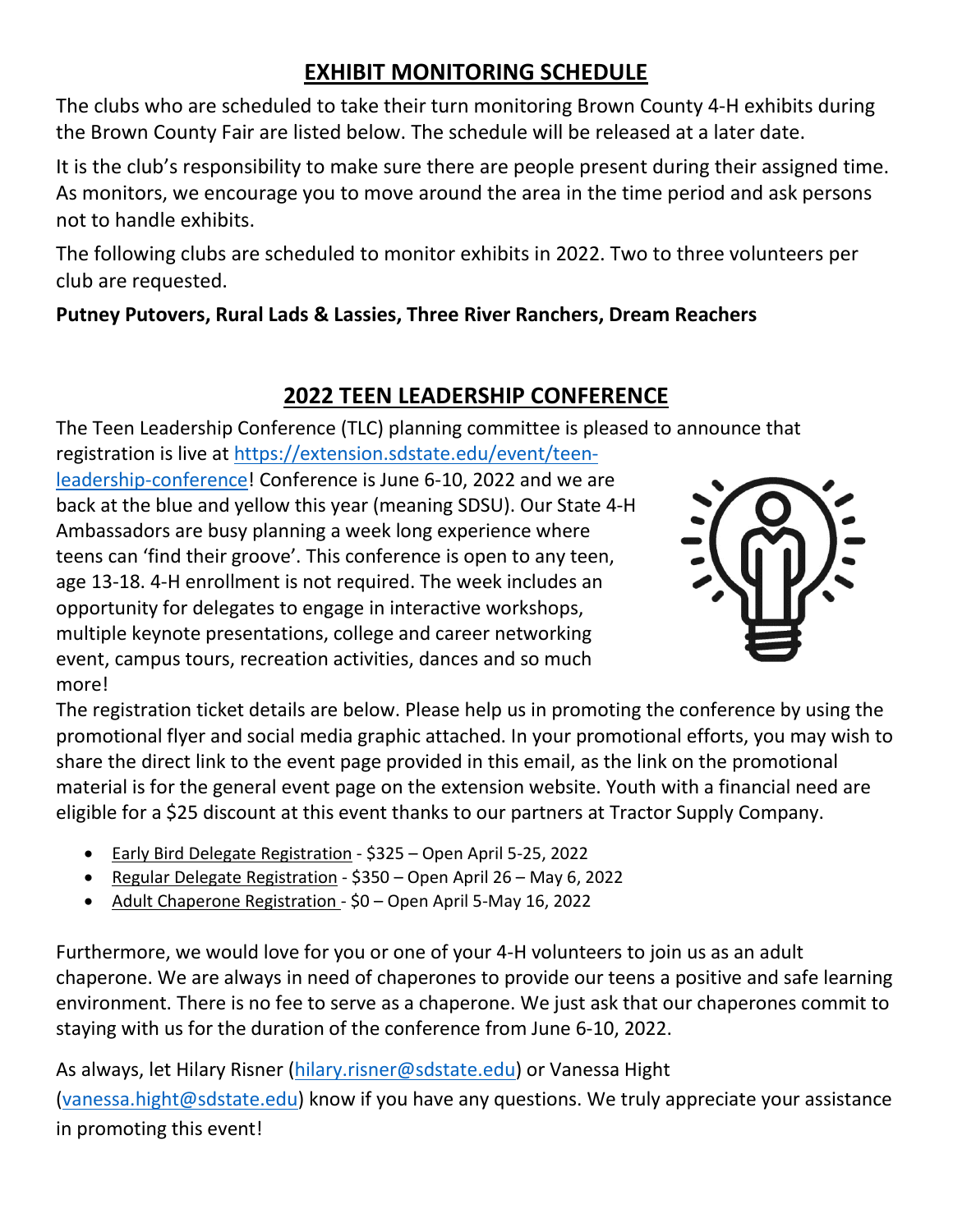## **HORTICULTURE AND CONSUMER DECISION MAKING JUDGING DATES**

- May 12 CDM Judging School Brown County 4-H Office Judging will be available from 3:30 pm until 5:30 pm
- May Date to come How to plant trees
- May 31 Brown County Fair Grounds Tree tour with Aaron Kiesz – Tour will begin at 2 pm.



If you have any questions, please contact your club leader. Any

additional questions, please contact Becca. Come participate in learning

valuable life skills through fun hands-on decision making at the 4-H County Judging Contests.

## **STATE 4-H CONSUMER DECISION MAKING CONTEST OVERVIEW**

- The classes and activities to be completed:
	- o Sewing and Clothing ID: Identify from a provided list of fabrics, sewing machine parts, techniques, trims & fasteners or tools. Seniors will identify 25 items, juniors 15 and beginners 10.
	- o Interior Design and Housing ID: Identify from a provided list of carpet/flooring, curtain & window treatment, decorative wood, faux finishes/techniques, material, tools, painting or windows. Seniors will identify 25 items, juniors 15 and beginners 10.
	- o Food and Cooking ID: Identify from provided list of appliances, cookware, dish & tableware, spices/food or utensils. Seniors will identify 25 items, juniors 15 and beginners 10.
	- o Judging Classes: All age divisions will judge two classes. Beginners and Juniors will have one set of check-type questions. Seniors will have one set of oral reasons. Classes will be chosen from child development, clothing & textiles or foods & nutrition.
	- o Pencils and note paper will be provided. All notes need to be turned in when leaving the contest.
	- o Contestants will use a scan sheet to mark their answers.

Study materials can be accessed at

[https://sdsu.app.box.com/folder/112273407476?s=8emjq5qp5m2geuh4qalj9mpg6fy6h47u.](https://sdsu.app.box.com/folder/112273407476?s=8emjq5qp5m2geuh4qalj9mpg6fy6h47u)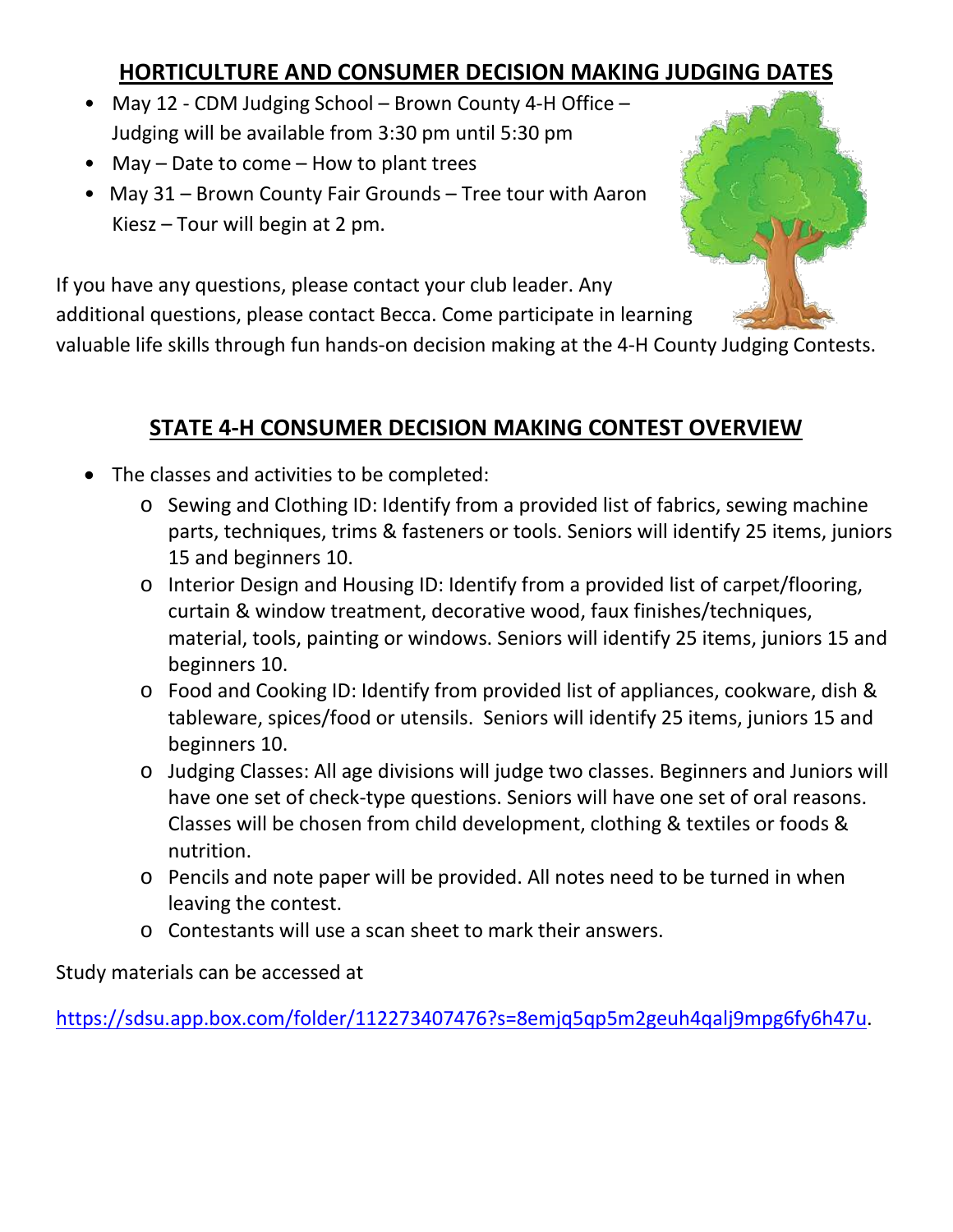## **4-H DOG SCHOOL**

Schedule for this summer classes will be:

Tuesday Nights as listed below from 6:00 to 7:30 PM. Parents are encouraged to be present! Please bring a flat collar, your showmanship leads, choker chains, and 6 foot leash, leather or nylon, no chain or retractable leashes. Bring your dog's favorite treats, bags to clean up after your dogs and a water bowl.

- June 7th Obedience and Rally
- June 21st Obedience and Agility
- July 5th Showmanship and Rally
- July 19th Agility and Rally
- August 2 Showmanship, Rally and Obedience
- August 9th Agility and Practice Dog Show



If you have any questions, please Call Sheryl Erickson 380-8291 or Amy Frink 380-0841. Classes will be weather permitting, if in doubt, please call!

## **HORSE AND LIVESTOCK EVENTS**

- Horse Testing—May 23-27, 2022
- Brown County Horse Show—June 22, 2022
- Hub Area 4-H Rodeo—July 2&3, 2022, Joe Akkerman Horse Arena, Br Co Fairgrounds
- State 4-H Horse Show, Huron, SD July 25-27, 2022
- South Dakota Summer Spotlight, Huron, SD July 28-31, 2022
- Brown County Fair—August 15 21, 2022
- South Dakota State Fair August 31 September 5, 2022

## **HORTICULTURE SKILL-A-THON**

The Horticulture Skill-A-Thon consists of three parts:

- Judging
- Written tests
- Plant identification

Beginners:

- 1 class vegetable judging
- 1 class fruit judging
- 1 class vegetable identification (edible portions only)

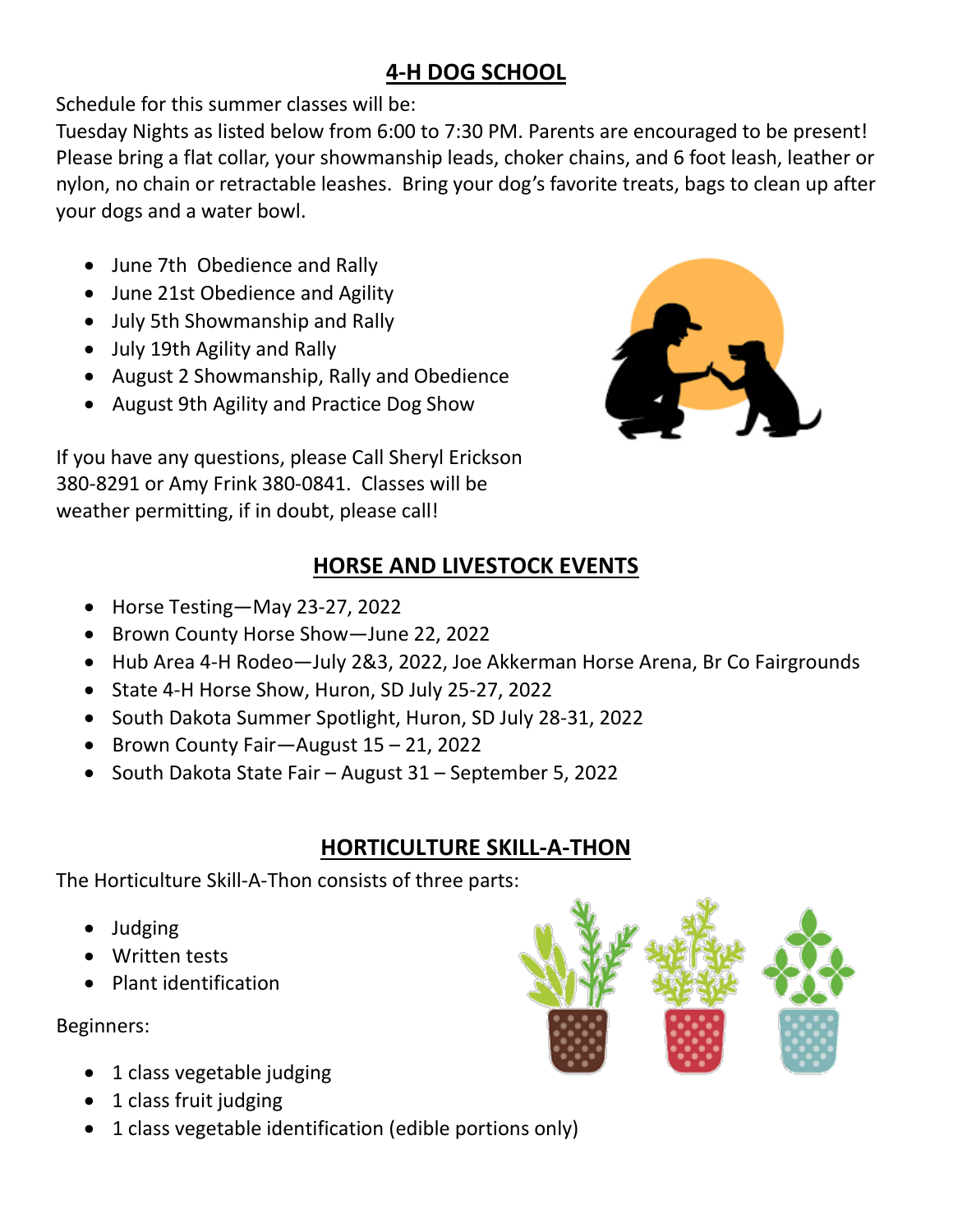• 1 written test from the Beginner Plant Parts Study Guide and Your Vegetable Garden Study Guide

Juniors:

- 1 class vegetable judging
- 1 class fruit judging
- 1 class flowers/indoor plants judging
- 1 written test from the Junior/Senior Plant Parts Study Guide
- 1 written test from NJHA study guides. For 2022, the Study Guides to use will be: Environment and Horticulture Plants & Vegetables
- 1 class vegetable identification (edible and/or seed portions)
- 1 class fruit, nuts and berries identification (edible and/or seed portions)
- 1 class landscape ornamentals identification (foliage only)

Seniors:

- 1 class vegetable judging
- 1 class fruit judging
- 1 class flowers/indoor plants judging
- 1 written test from the Junior/Senior Plant Parts Study Guide
- 1 written test from NJHA study guides. For 2022, the Study Guides will be: Fruit & Nut Product and Garden Flowers
- 1 class vegetable identification (foliage, edible and/or seed portions)
- 1 class fruit, nuts and berries identification (foliage, edible and/or seed portions)
- 1 class landscape ornamentals identification (foliage, flower or seed portions)
- 1 class flowers and indoor plants identification (flower or foliage)
- •

study materials or materials can be accessed at

[https://sdsu.app.box.com/folder/112273407476?s=8emjq5qp5m2geuh4qalj9mpg6fy6h47u.](https://sdsu.app.box.com/folder/112273407476?s=8emjq5qp5m2geuh4qalj9mpg6fy6h47u)

## **BEEF FITTING, CLIPPING AND SHOWMANSHIP CLINIC**

## **MAY 14 & 15**

- Clinic given by Brice Hanlon and Shelbie Sperle
- Registration is required \$20 per person
	- o Parents are encouraged to be present
- Clinic will be full days of hands on work
- Location of clinic

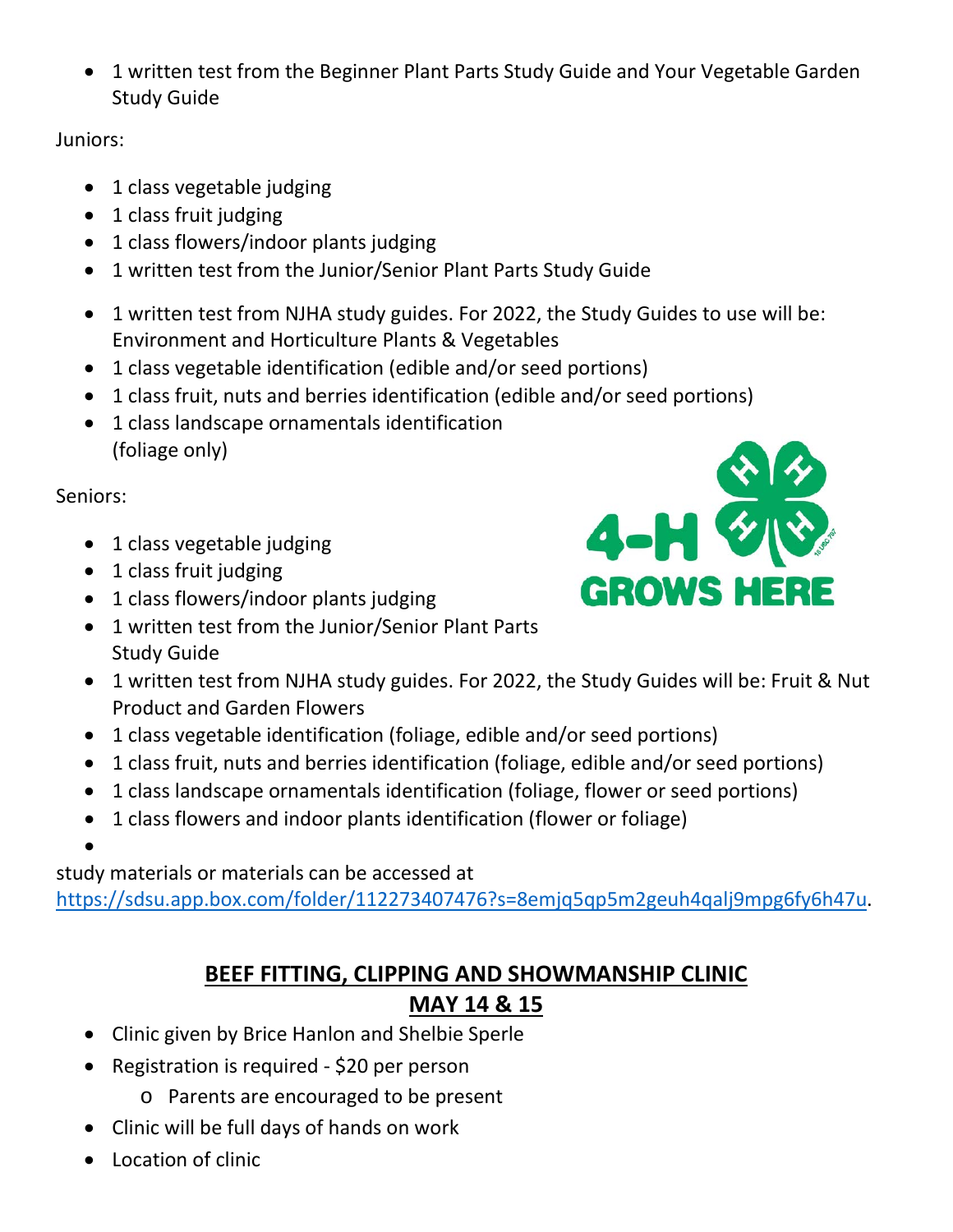- o 1320 135th ST, Aberdeen, SD
- Schedule
	- o Saturday
		- 8-9 set up
		- 9-9:30 introduction
		- 9:30-10 washing demo
		- 10-10:30 feeding and supplements practices
		- 10:30-12 clipping demo
		- 12-12:30 lunch
		- 12:30 -1 livestock selection while they finish lunch
		- 1-4 students time to clip
		- 4-5 wrap up for the day
	- o Sunday
		- 8-9 fitting demo
		- 9-11students time to fit
		- 11-11:30 showmanship demon
		- 11:30-12:15 lunch
		- 12:15-1 hands on showmanship
		- $\blacksquare$  1-1:30 wrap up

**With any questions and to sign up for the Brown County 4-H Beef Fitting and Showmanship Clinic, please contact the Brown County 4-H Office 605-626-7120.**

## **IMPORTANT LIVESTOCK INFORMATION**

- · Affidavits will be for unofficial use ONLY—this means it will not be accepted for State Fair Exhibition/Eligibility. It will still be accessible to collect animal info at home. You can then use it to enter your info on 4HOnline, or bring it to the 4-H Office for assistance entering it online.
- · **NOTE:** 4-H Dog Project ID Affidavit and Vaccination Verification form is required for dog projects as a veterinarian's signature is required. Horse Form and Horse Achievement Form are required forms that must be completed to enter in the horse project area. The deadlines for these forms are June 1st.

· 4-HOnline data entry for 4-H animal identification is the **exhibitor's responsibility** to upload into 4HOnline **no later than June 1st** at 11:59p.m. If you do not have access to the Internet or do not know how to upload info to 4HOnline, please call to make arrangements if this date does not work for you.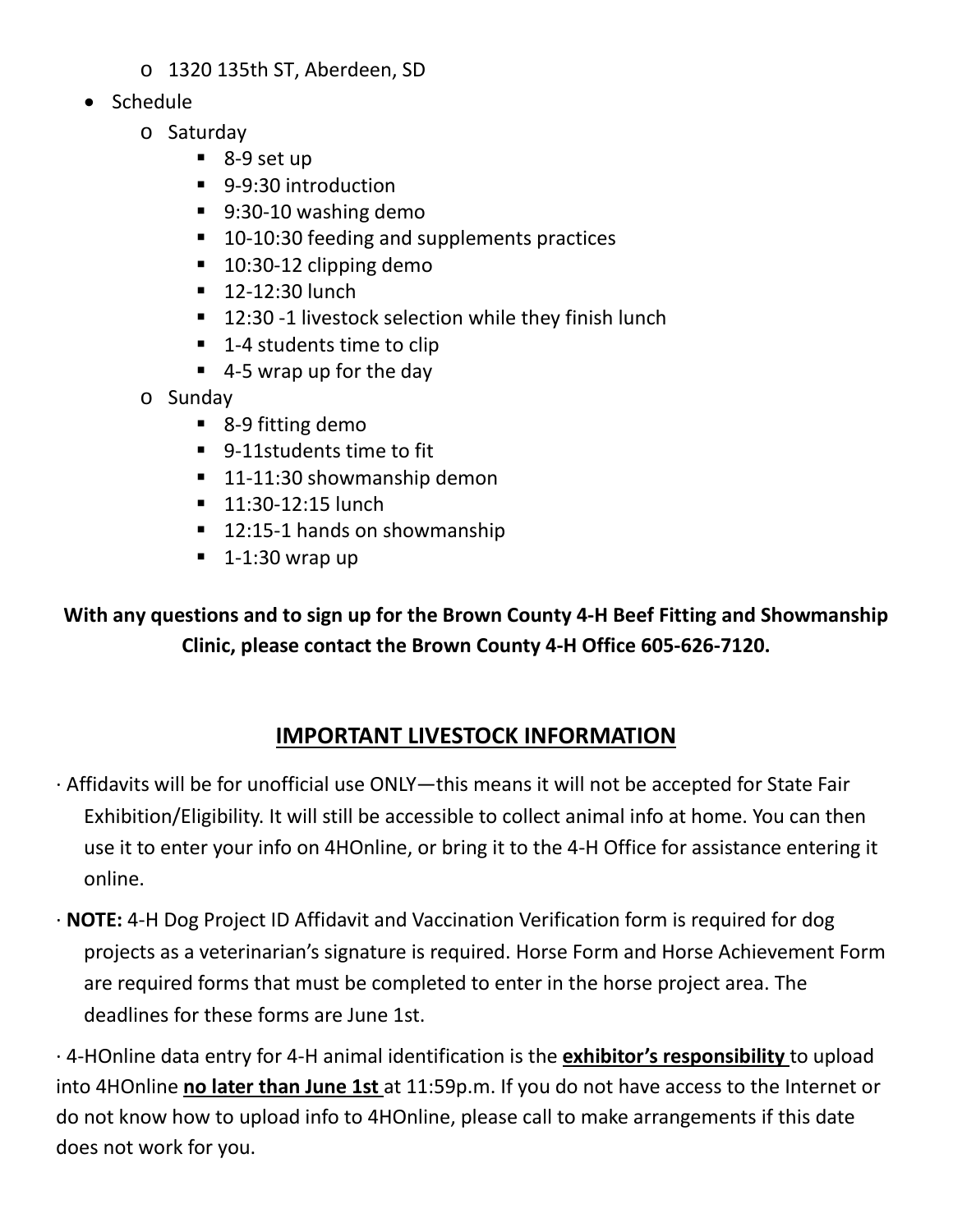### **ENTERING ANIMALS INTO 4-H ONLINE**

Animals will be available to enter in 4-H Online beginning on Friday, March 11th and will close for families to enter the animals on Wednesday, June 1st at 11:59 p.m. CST.

#### **Help Sheet for Families**

Attached is the Help Sheet for families adding in animals. This can also be found on the SDSU Extension Website at [https://extension.sdstate.edu/sites/default/files/2021-](https://extension.sdstate.edu/sites/default/files/2021-01/02-07-01-02.pdf) [01/02-07-01-02.pdf.](https://extension.sdstate.edu/sites/default/files/2021-01/02-07-01-02.pdf)



#### **Number of Times To Enter Individual Animals**

Due to the ability of family sharing of animals in Fair Entry, the suggestion is that families only enter each animal one time and under one member in the family. In Fair Entry, the animal will show up to be selected by all members of the family. Please note that family sharing is only for members in the family in 4-H Online, the system does not recognize if they are cousins and apart of another family in 4-H Online. If families know specific animals are being shown by specific members of their families, they can add them under the correct member. It is suggested that if an animal persists from year to year in the system, that the animal is entered under the youngest member. Entering under the youngest member will have the animal continue from year to year. If it is entered under the oldest member in the family, they would need to enter the animal once again under a younger member due to the oldest member completing their 4-H career and not having an enrollment.

#### **Animals That Persist From Year to Year**

Last year with the system being new and the animals not transferring from the prior system, all animals needed to be entered again. Last year while setting up the animals in 4-H Online, the committee identified if they wanted the ability of the animals to persist from year to year. This allows for an animal to stay in 4-H Online from year to year, as long as it was active in 4-H Online the previous year. Animals that were selected to persist from year to year in the new system include:

- Companion Animal
- Dairy Cattle
- Dairy Goat
- Dog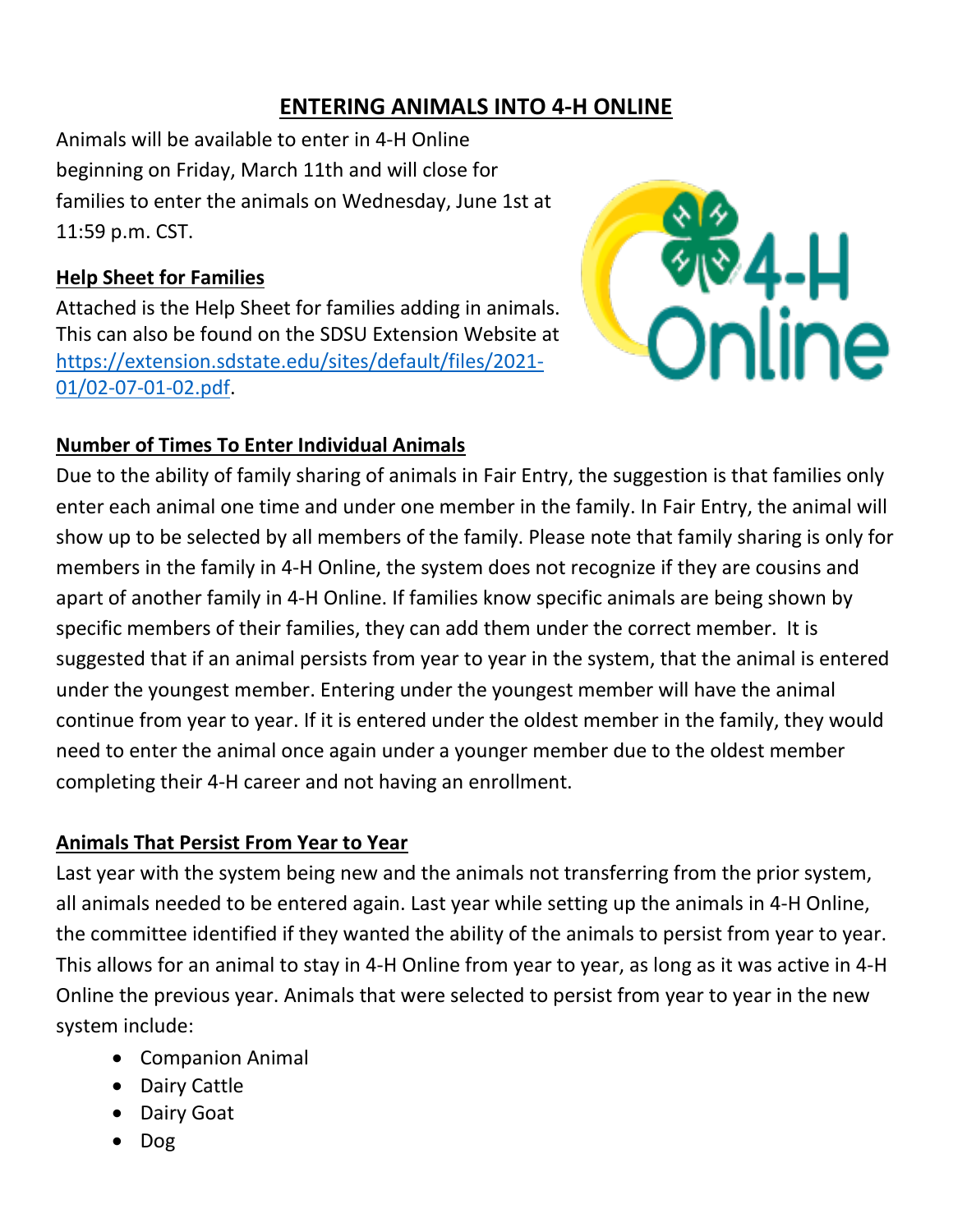- Registered Breeding Meat Goat
- Horse
- Poultry
- Rabbit
- Breeding Sheep

If families are not sure if they will be using that animal this year, but may in future years, they need to make the animal active in order for it to show up on the list next year. For example, if a family has a horse named Pete and they know they will not be using Pete this year but will more than likely use Pete the following year, they need to make Pete active this year. If he is not made active this year, he will not show up on the list for the 2023-2024 animal list to select to be active and the family will need to re-enter the information. I would suggest that they make all animals active as long as they still have the animals. That way they do not have to worry about entering the information again in the future.

#### **File Upload**

The ability to upload different file types (PDF or Image) has been made a possibility this year. (YAY!) 4-H Online updated the file field to allow more than one type of file to be uploaded. Families are able to upload a PDF of the file or they can upload images.

#### **Registration Papers and YQCA Certificates**

Registration Papers and YQCA certificates have until July  $1<sup>st</sup>$  at 11:59 p.m. CST to be uploaded under the animal in 4-H Online.

### **GREEN NUES TAGS**

Sheep (Market & Breeding)

• USDA Official Scrapie ID

Market Swine

• Market swine must have an Official 4-H NUES Tag/Premise ID Tag/840 RFID Tag Breeding Swine

• Must be ear notched and tagged.

Market Beef

• Official 4-H NUES tag as a primary identifier. Plus, a secondary identifier of a herd tag. Breeding Beef (Registered)

• Registered heifers must have an ear tattoo corresponding to her registration paper as a primary identifier. Plus, a secondary identifier such as a bangs tag, USDA Silver Tag, NUES tag, or herd tag.

Breeding Beef (Commercial)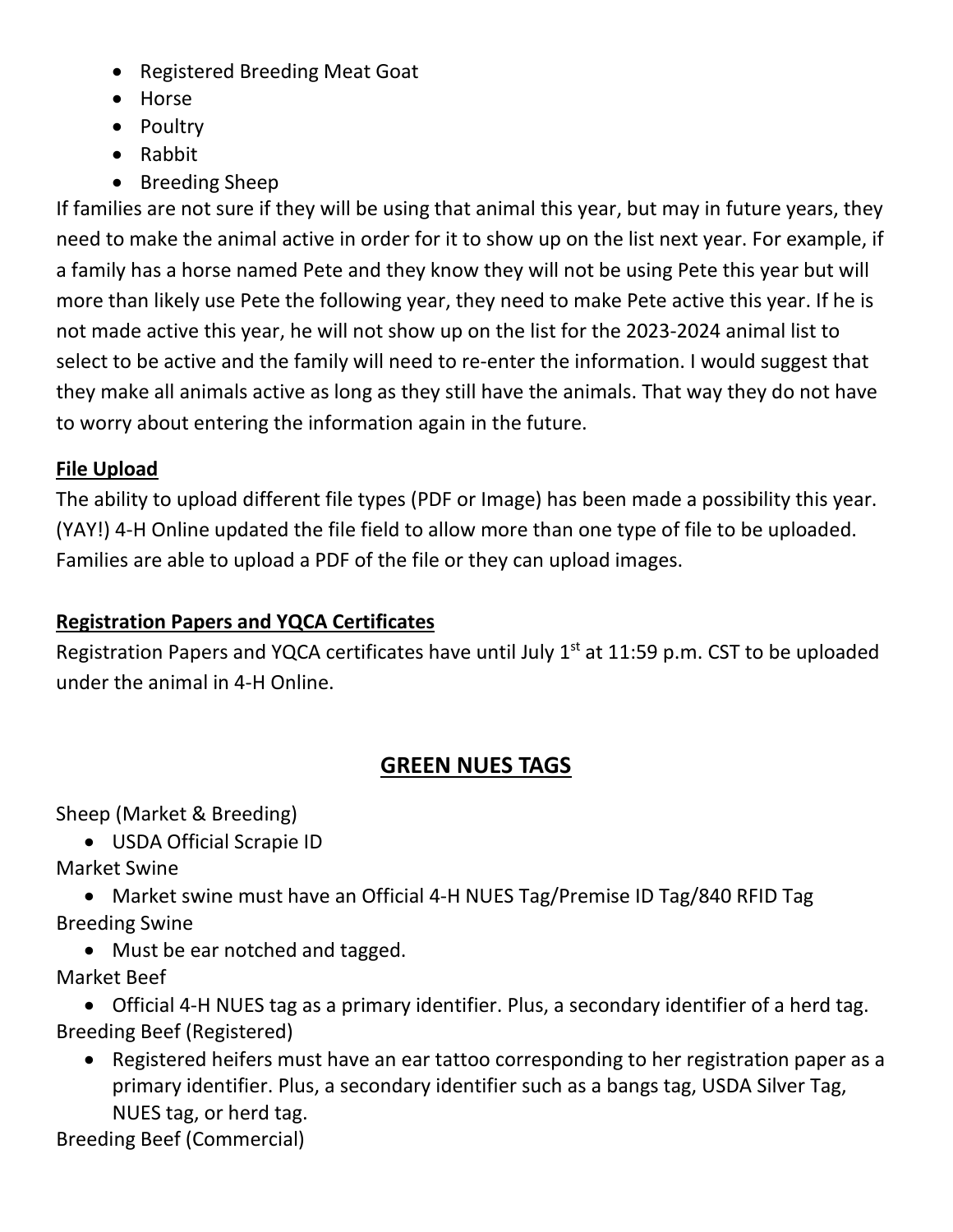• Commercial heifers must have a bangs tag, USDA Silver Tag, or NUES tag as a primary identifier. Plus, a secondary identifier such as a tattoo, herd tag, or freeze brand.

Dairy Cattle

- Ear Tattoo and Registration Paper for registered cattle or Official USDA '840' Tag and Registration Paper.
- Grade and Crossbred cattle must have ear tattoo or electronic ID tag, or Bangs Tag, or 4- H Green NUES Tag

Dairy Goats

- USDA Official Scrapie ID or Tattoo
- Tattoo and Registration Paper for registered goats. If registrations papers are not presented at check-in, the animal must show in "Unrecorded Grade".
	- o Unrecorded Grade goats must have tattoo or herd tag.

Meat Goats (Breeding and Market)

- Breeding
	- o Tattoos will be accepted only for registered does and must be accompanied by breed registration papers.
	- o Grade animals and registered animals without registration papers will be shown as commercial. Pending breed registration papers are not acceptable. Tattoos must be legible. If tattoos are not legible, they will be dismissed from the show.
	- o Commercial animals must have a USDA Official Scrapie ID.
- Market
	- o USDA Official Scrapie ID·

Rabbits

• must have an individual ear tattoo. The number must be entered in 4HOnline.

Poultry

• must have a leg band with color and number entered in 4HOnline as soon as the information is available.

**If an animal has a federal tag with the USDA shield, DO NOT put another NUES tag in its ear.** 

## **STATE FAIR 4-H ANIMAL PROJECT REQUIREMENTS/PARTICIPATION**

- Affidavits will be for unofficial use only– meaning the forms will be available to collect animal info at home, but the information must be entered on 4H-Online
- 4H-Online data entry for 4-H animal identification is the **exhibitor's responsibility** to upload onto 4HOnline by **June 1st, 11:59 PM**. The 4-H office is available for assistance or access to a computer. Please make arrangements in advance if assistance is needed.
- Initial weight for market animals is no longer required to participate at the State Fair.
- Animal registration papers are the **exhibitor's responsibility** to upload to 4H-Online by July 1st at 11:59 PM.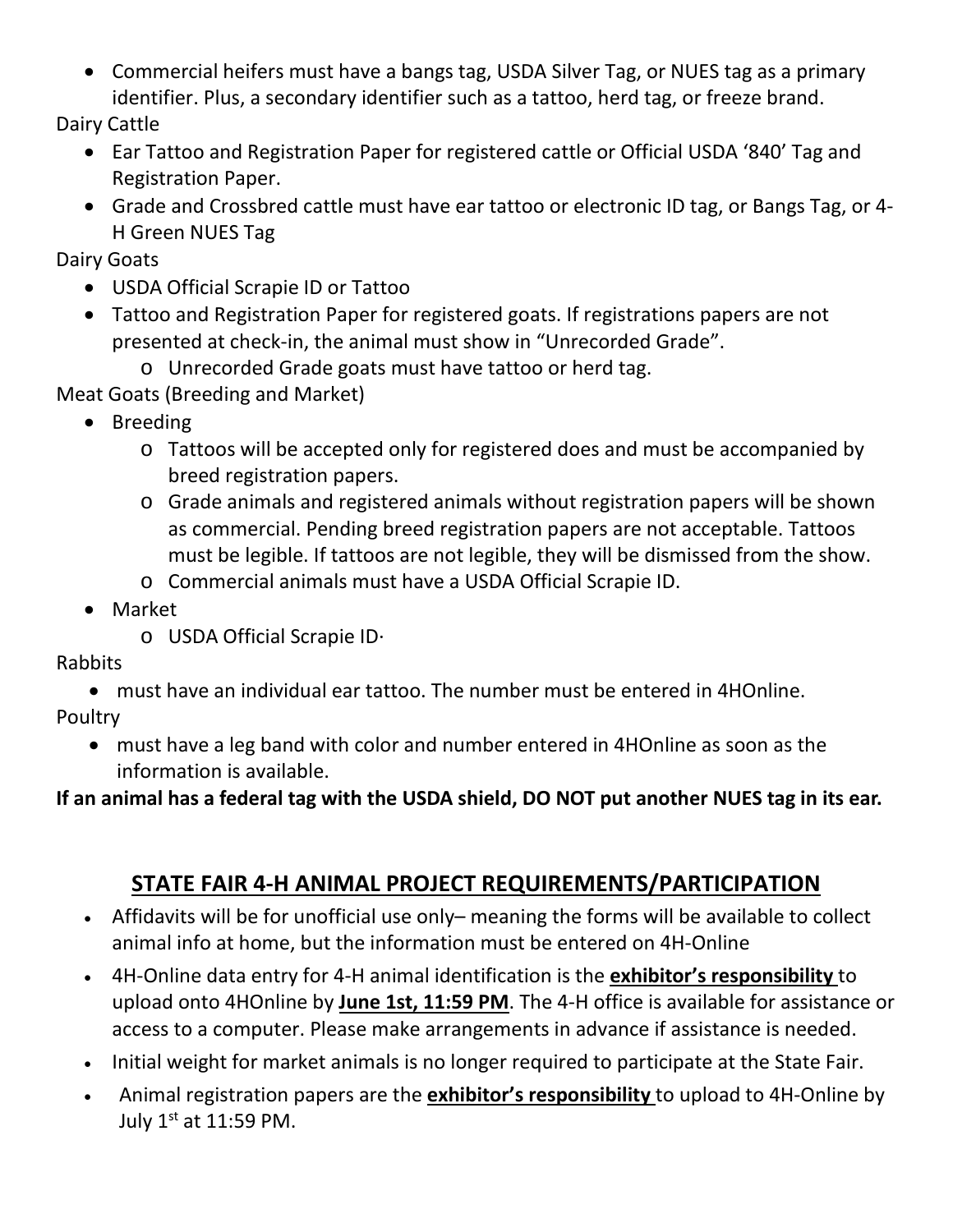## $H = 1$ YOUTH 50E QUALITY CARE ? ANIM

YQCA certification is being accepted by many livestock shows and fairs that require youth quality assurance certification. Youth for the Quality Care of Animals (YQCA) is a national multispecies quality assurance program for youth ages 8 to 21. The program is designed to provide an estimated 60 minutes of education each year. The online program requires the passing of a series of three quizzes to earn certification. An in-person YQCA workshop requires complete attendance. YQCA is the result of a collaborative effort between states that have previously offered multi-species youth livestock quality assurance programs, the National Pork Board's Youth PQA Plus program and representatives from other national livestock groups. YQCA is available as an online or face to face program for youth everywhere in the United States.

YQCA in-person workshops may be available to youth where state 4-H or FFA offices or state/national livestock organizations have partnered to have qualified trainers offer in-person workshops. Brown County's face to face training dates are tentatively scheduled for the following (please note these dates could change so be sure to pay attention to future Newshounds and the Brown County 4-H Facebook page:

- May 17<sup>th</sup> at 4pm in the basement of the Aberdeen Regional Extension Office
- May  $27<sup>th</sup>$  at 4 pm in the basement of the Aberdeen Regional Extension Office

#### [https://yqcaprogram.org/](https://yqcaprogram.org/?fbclid=IwAR1ciADFNHq2Au_p5RzY9vm8vAsh81NIvn0fvr3AGgGfaRI_Qk7TxYuZCWE) - Link to new YQCA Website

[https://www.brown.sd.us/department/4-H/videosanddocuments](https://www.brown.sd.us/department/4-H/videosanddocuments?fbclid=IwAR2tXK5AU1Wwi2Qv0dhs-ATCIl453eDSz_D8Nc0EnEnuDPU39-bBMIC_mQg) - link for step by step guide for creating account and registering youth on new YQCA Site. Click on "Creating Account and Registering Youth on new YQCA Site".

- 1. Since the old YQCA platform used 4HOnline to login all families will need to Register for an account on [yqcaplatform.org.](https://l.facebook.com/l.php?u=http%3A%2F%2Fyqcaplatform.org%2F%3Ffbclid%3DIwAR1qx21x8kvxywFqfQqyhXz9FB9yRYg50ZMTMSUBJkTj_iFmNwRhrIsi8Ng&h=AT1gXr4CCjt0SFOpHflV4Xs111Z9TwTrcRxChH1-HtPwBJ7WpsRWmMqRjzPVswUx7gVwaxqsjgbdECHpdFKbpLKMBJaR1l63_rZpu33YYkVhlrbkpjV0kSKz3aQ1wy-I&__tn__=-UK-R&c%5b0%5d=AT0_soGyLsLvjSuJi8SgD0DR-0mmXzT3SVpGp3kSB-UurgZz58QsUt6ksRLL7mKPDhMUPuBjL0C93Py3yHUV96nuZI3HkBn0vutQA8T-IrwtmIwgeG6zumB4cAYVK3-mwDB7nbOsKbRf4ajPcpnhOp1AO-ALFVeSTMRQ0ZJYpIt6Cw) You cannot use any old usernames or passwords – they will not work.
- 2. When members are signing up for a training they will need to:
	- a. Members will register for an in-person training.
	- b. Member will then take the pre-test on [yqcaplatform.org](http://yqcaplatform.org/?fbclid=IwAR1JInrLuOYsBsbU9f8J3b1jOMS4kQ3toJ0QFj1seZrx9jqXVBEj_OxJtQg)
	- c. Member will attend the training.
	- d. YPA will approve the member.
	- e. Member will take the post-test on [yqcaplatform.org.](https://l.facebook.com/l.php?u=http%3A%2F%2Fyqcaplatform.org%2F%3Ffbclid%3DIwAR0Ih1VNU_Ys6Qij0KO-kvT0FmafVvM1e9qlmaHOheGRfTP14YAO1DMwe9A&h=AT1gXr4CCjt0SFOpHflV4Xs111Z9TwTrcRxChH1-HtPwBJ7WpsRWmMqRjzPVswUx7gVwaxqsjgbdECHpdFKbpLKMBJaR1l63_rZpu33YYkVhlrbkpjV0kSKz3aQ1wy-I&__tn__=-UK-R&c%5b0%5d=AT0_soGyLsLvjSuJi8SgD0DR-0mmXzT3SVpGp3kSB-UurgZz58QsUt6ksRLL7mKPDhMUPuBjL0C93Py3yHUV96nuZI3HkBn0vutQA8T-IrwtmIwgeG6zumB4cAYVK3-mwDB7nbOsKbRf4ajPcpnhOp1AO-ALFVeSTMRQ0ZJYpIt6Cw)
	- f. Member will now be able to download, print their certificate and upload to 4HOnline.

You will need to be prepared to pay for the cost of the YQCA training when you register in the system. Only credit cards are accepted. The cost is \$12 for taking the course online and \$3 for a face to face session. It is highly recommended to attend a face to face session, if possible.

## **\*\*This training is mandatory for all youth showing the above listed animals at both the county and state levels. You will NOT be able to show at the county or state fair without completing this training.**